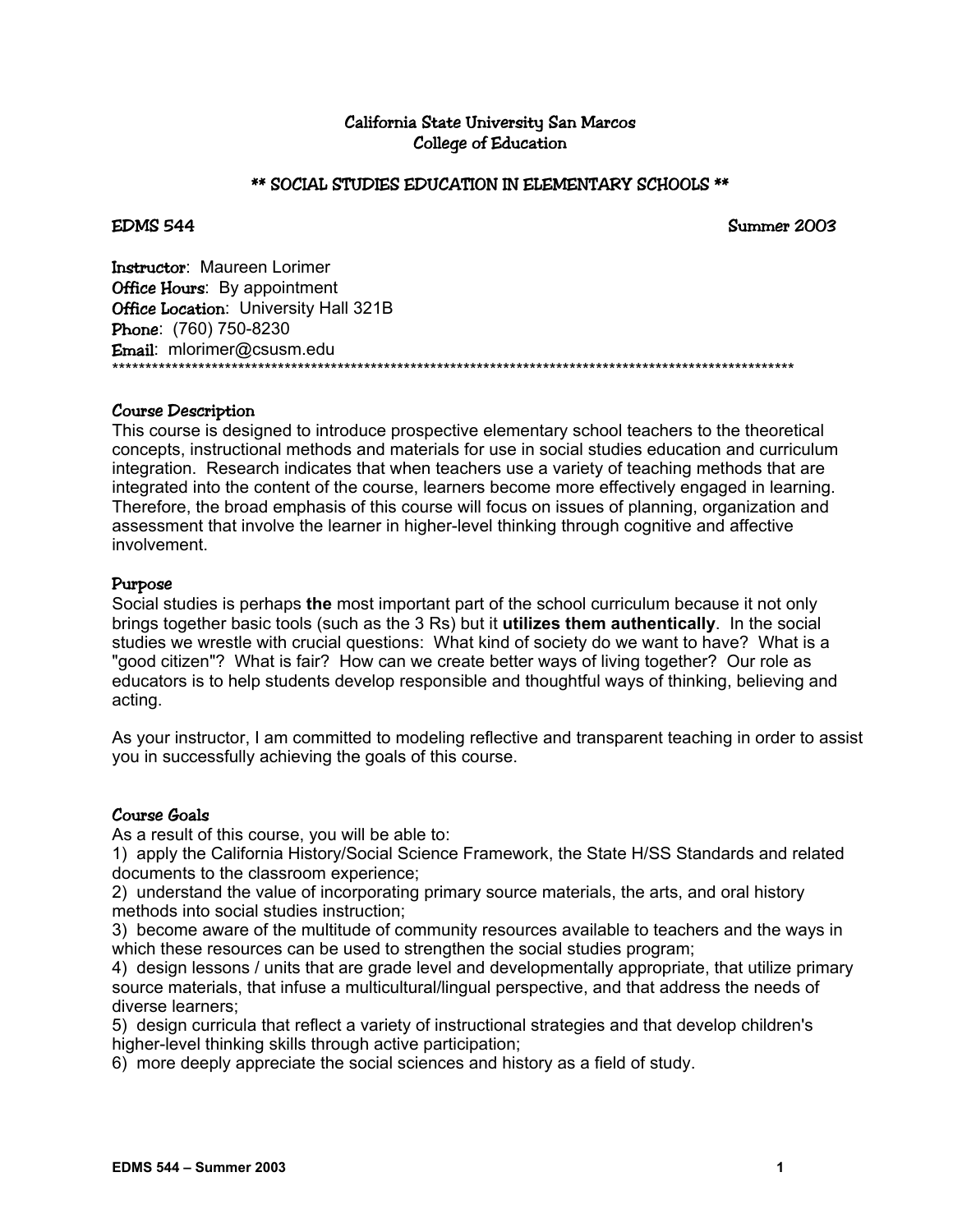# Required Texts

Turner, T. N. (1999). Essentials of Classroom Teaching: Elementary Social Studies. Boston: Allyn and Bacon. (T)

# **Recommended Texts**

- California Geographic Alliance North (2000). California Atlas. George Cram Company, Inc. (CA)
- CSDE. (2000). History-Social Science Framework (for California Public Schools K-12). Sacramento, CA. (H/SS) www.cde.ca.gov/cilbranch/cfir/hsssbeup.pdf
- San Diego County Office of Education (2001). Pages of the Past: K-6 Literature Aligned to H/SS Standards. (PP)

*And readings from previously purchased, Successful Inclusive Teaching by Joyce Choate* 

# Professionalism

Because this course is part of an accredited program that leads to professional certification, students are expected to demonstrate behavior consistent with a professional career. In particular students must:

1. Attend all class meetings. More than one absence will lower your grade in the following manner: the final grade will drop by one-third letter for every absence. The College of Education Attendance Policy (stated on page 7) will be followed. Serious illness or other emergencies will be evaluated on a case by case basis. If you miss (or plan to miss) a class session, please notify the instructor in writing (email) as soon as possible so that handouts can be saved for you.

2. Arrive on time just as you would at a school site – If you have more than 3 late arrivals (or early departures) from class you cannot receive a grade of A (more than 5 cannot receive a B).

3. Prepare carefully for class. Be ready to discuss readings and assignments thoughtfully. All voices are valued in our classroom community. Please be sure we get to hear your thoughts on the topics that we cover.

4. Complete all assignments on time. Late assignments will receive a 20% reduction in points for each day late. Occasionally a student may be asked to revise an assignment. If so, the revised work must be submitted no later than one week after it was returned and may not be eligible for full credit. If you are absent when an assignment is due, you may submit the work via email (except for Physical Model) so that it is not counted late. Receipt of the assignment will be returned by the instructor.

5. Interact professionally and collaborate responsibly with your colleagues. Teacher education is a professional preparation program and students will be expected to adhere to standards of dependability, academic honesty and writing achievement.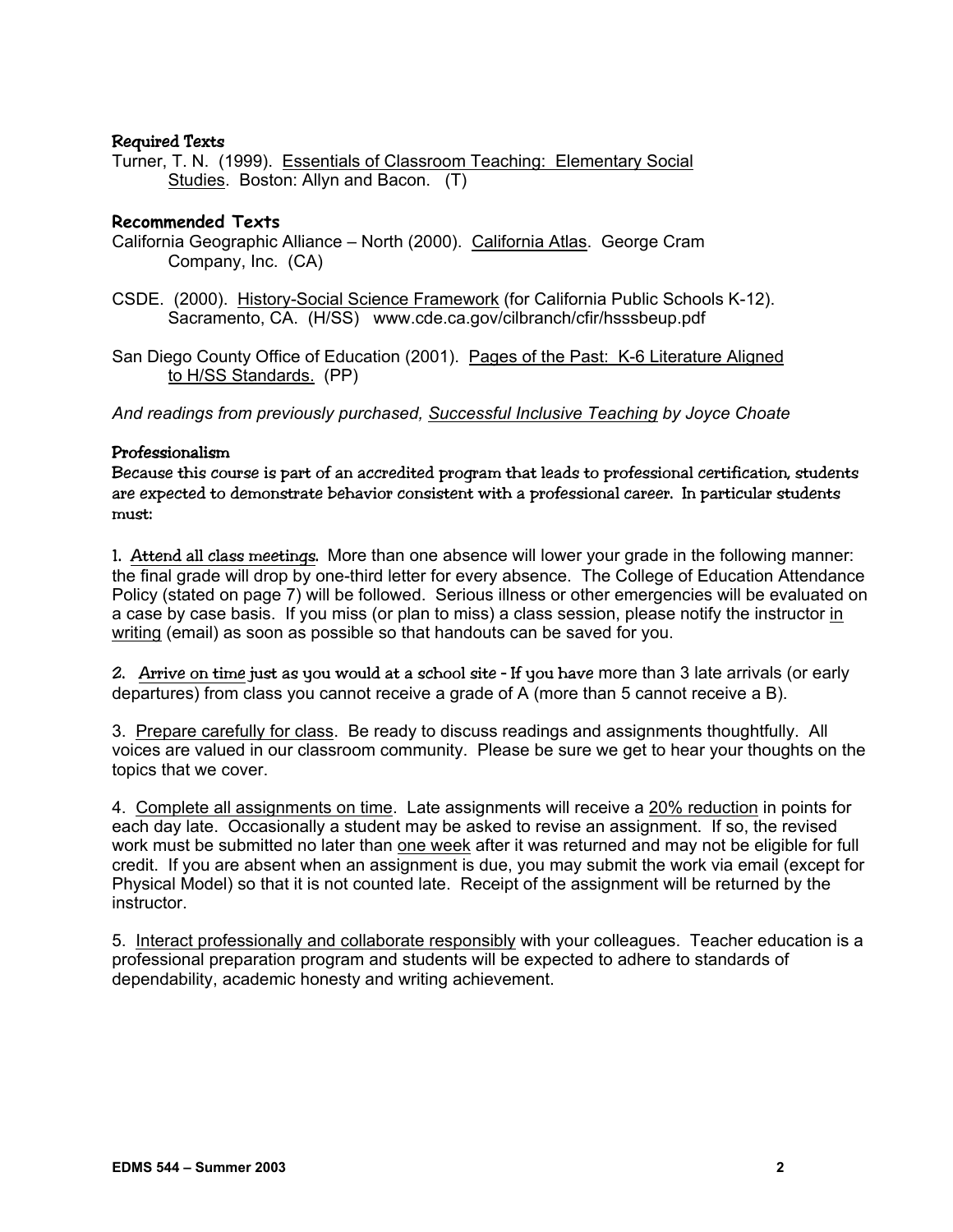# **California Commission on Teacher Credentialing**

### **Standards Alignment:**

The course objectives, assignment, and assessments have been aligned with the CTC standards for the Multiple Subjects Credential. Please be sure to incorporate artifacts from this class into your final comprehensive portfolio. The following standards are addressed in this class:

### Primary Standards

- 3: Relationships Between Theory and Practice
- 4: Pedagogical Thought and Reflective Practice
- 5: Equity, Diversity, and Access to the Core Curriculum
- 8: Pedagogical Preparation for Subject-Specific Content Instruction

### **Secondary Standards**

- 6: Opportunities to Learn and Reflect on Teaching in all Subject Areas
- 7: Preparation to Teach Reading-Language Arts
- 9: Using Computer-Based Technology in the Classroom
- 10: Preparation for Learning to Create a Supportive, Healthy Environment for Student Learning
- 11: Preparation to Use Educational Ideas and Research
- 12: Professional Perspectives Toward Student Learning and the Teaching Profession
- 13: Preparation to Teach English Learners
- 14: Preparation to Teach Special Populations in General Education Classrooms

### **Teacher Performance Expectation (TPE) Competencies:**

This course is designed to help teachers seeking the Multiple Subjects Credential to develop the skills, knowledge, and attitudes necessary to assist schools and districts in implementing effective programs for all students. The successful candidate will be able to merge theory and practice in order to realize a comprehensive and extensive educational program for all students. The following TPEs are addressed in this course:

### Primary Emphasis:

- TPE 1a: Subject Specific pedagogical Skills for a MS Teaching Assignment
- TPE 2: Monitoring Student Learning During Instruction
- TPE 4: Making Content Accessible
- TPE 5: Student Engagement
- TPE 6: Developmentally Appropriate Teaching Practices
- TPE 6 a & b: Developmentally Appropriate Practices in Grades K-3 and 4-8
- TPE 9: Instructional Planning
- TPE 10: Instructional Time

### Secondary Emphasis:

- TPE 3: Interpretations and Use of Assessments
- TPE 6d: Developmentally Appropriate Practices for Special Education
- TPE 7: Teaching English Learners
- TPE 8: Learning About Students
- TPE 11: Social Environment
- TPE 12: Professional, Legal, and Ethical Obligation
- TPE 13: Professional Growth
- TPE 14: Technology
- TPE 15: Issues of Social Justice and Equity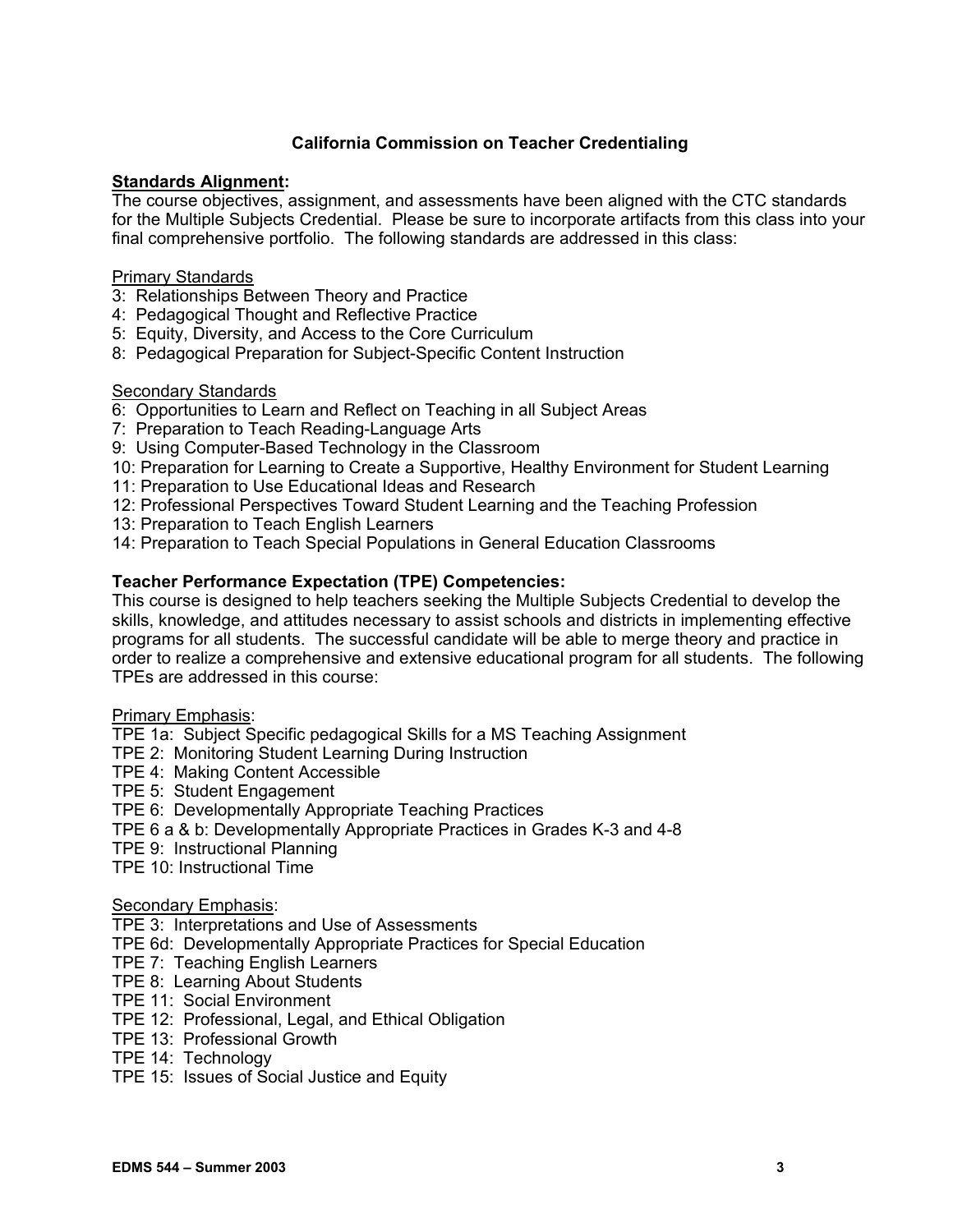# **CLAD Competencies** supported by this course:

Part 3: Culture and Cultural Diversity

- I.A. Definitions of culture
- I.C. Intragroup differences
- I.D. Physical geography and its effects on culture
- II.A What teachers should learn about their students
- II.B. How teachers can learn about their students
- II.C. How teachers can use what they learn about their students (culturally responsive pedagogy)
- III.A. Concepts of cultural contact
- III.D. Strategies for conflict resolution
- IV.A. Historical perspectives
- IV.B. Demography
- IV.C. Migration and Immigration

The Standards, Teacher Performance Expectations and CLAD Competencies identified above are addressed in EDMS 544 through class discussions, activities, oral/visual presentations, and written assignments.

# **ASSIGNMENTS**

*Detailed instructions for some course assignments will be available on webCT.* 

# Learning Logs 20 points

*(TPEs addressed through this assignment are: 1a, 2, 3, 4, 5, 6, 6a, 6b, 6d, 7, 8, 9, 10, 11, 12)* 

The assigned readings provide an important foundation for your increasing understanding of how to effectively teach social studies. To aid you in remembering the readings, you are asked to respond to each reading assignment by coming to class with one (typed, 12 font) page summarizing key points from the reading. Please structure each page with:

- (1) your name,
- (2) reading identification (T:8, for example),
- (3) 3 key points from the reading (you may include graphics),
- (4) a paragraph towards the bottom that connects the reading to your perspectives/ experience,
- (5) one question that the reading assignment prompts you to ask at this time. *Learning logs will be collected at the beginning of each class session.*

# **Example 10 Finding the Social Studies in You! A Physical Model 4 Notation 10 points**

*(TPEs addressed through this assignment are: 1a, 4, 6a, 6b, 7, 8, 11)* 

Have you ever tried to explain who you are through six social studies disciplines? For this assignment you will reintroduce yourself to our class by creating a physical model that illustrates aspects of you through each of the disciplines. You may use photographs, drawings, cut-outs, objects, your imagination, etc. This activity models a way to engage your students, and will demonstrate your understanding of the disciplines. Aim to present for 4-5 minutes.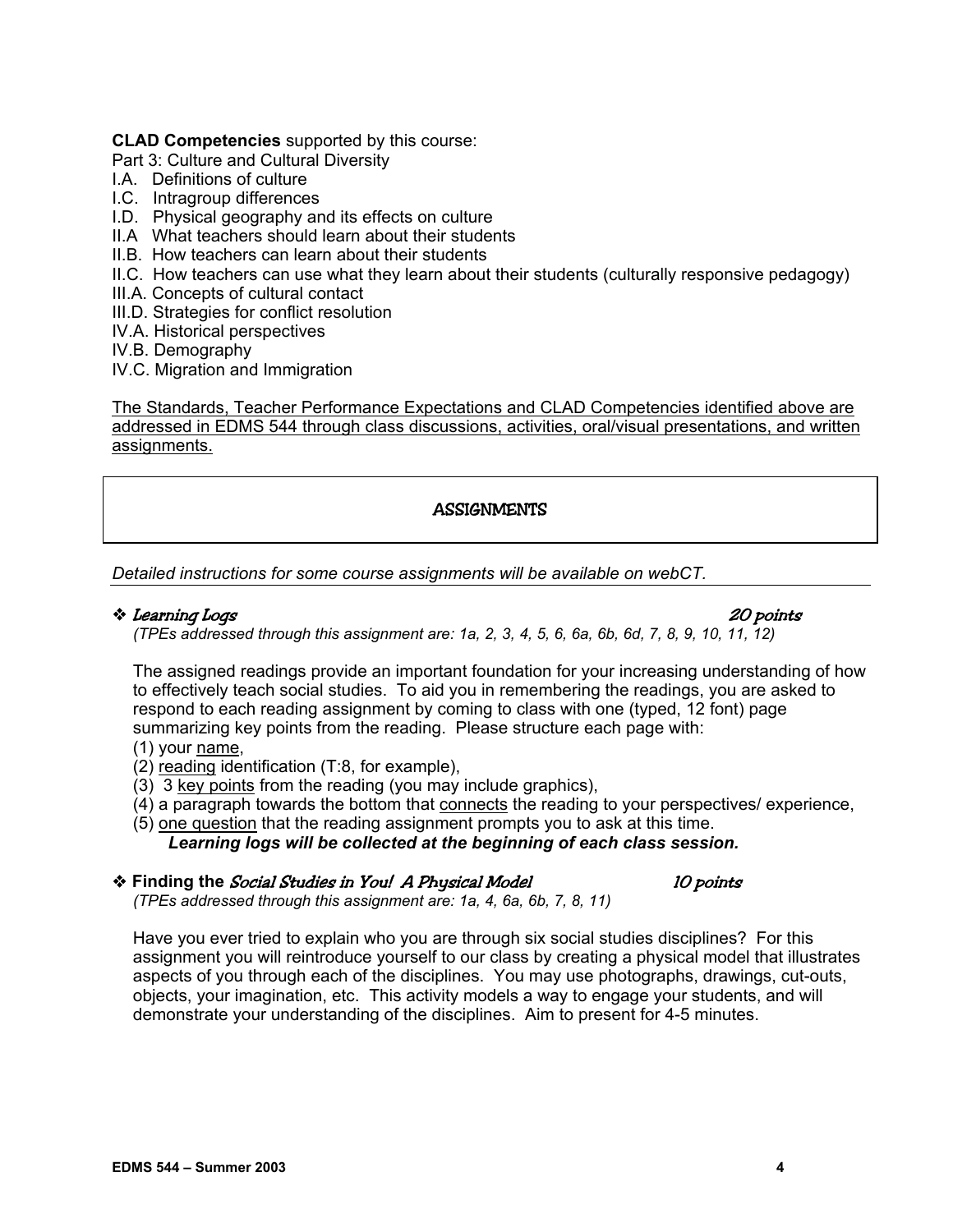# \* Internet Resource Investigation the contraction of the IO points

*(TPEs addressed through this assignment are: 1a, 4, 5, 6a, 6b, 9, 14)* 

The Internet provides teachers and their students with vastly increased access to information – yet issues of quality and usefulness must be considered. For this assignment, you will explore several History/Social Science sites on the World Wide Web, evaluate them, and find two additional sites of value to social studies teachers. (more details to come)

### ◆ Book Chat 20 points

*(TPEs supported through this activity are: 1a, 4, 5, 6a, 6b, 7, 9, 15)* 

A wealth of children's literature exists that strongly supports the state standards for teaching social studies. For this assignment you and a partner will select *one book* from *Pages of the Past* appropriate for any grade K-6 and give a 5-10 minute oral class presentation to explain how your book can be used to advance children's thinking about key social studies concepts. Your handout will include a lesson plan that incorporates your book. (more details to come)

### Community Resource / Field Trip Project 30 points *(TPEs supported through this assignment are: 1a, 2, 3, 4, 5, 6a, 6b, 7, 9, 10, 13)*

In this assignment you will explore and share information about a field trip site in San Diego County. By designing a variety of pre, during, and post-trip teaching activities, as well as questions you might ask during the visit, you will be able to plan an educational (rather than purely recreational) field trip. (more details to come)

### \* Oral History Project 30 points

*(TPEs supported through this assignment are: 1a, 2, 3,4, 5, 6a, 6b, 7, 8, 9, 10, 11)* 

Collecting oral histories is an exciting way to help children understand that "history" is found all around us and is being continually created. In this project, you will conduct an oral history interview of a person about a topic that relates to the social studies curriculum.

To support your interview, you will bring to class on the designated day a primary source object (artifact, document, photographs, etc.) of significance to the person/topic of the interview. We will then create a "classroom museum" in which everyone shares his/her object and provides a 5 minute oral presentation giving the object's background and how it could be used in teaching. (more details to come).

# *Job Application Paper**15 points*

*(TPEs supported through this assignment are: 1a, 4, 5, 6a, 6b, 9, 13)* 

Imagine you are at a job interview and were just asked: "How will you teach social studies in your classroom?" You will write a two-to-three page paper (typed, double-spaced, size 12 block font) that describes the five (5) most important concepts or ideas you learned in EDMS 544. Include two quotes from our readings to support your response.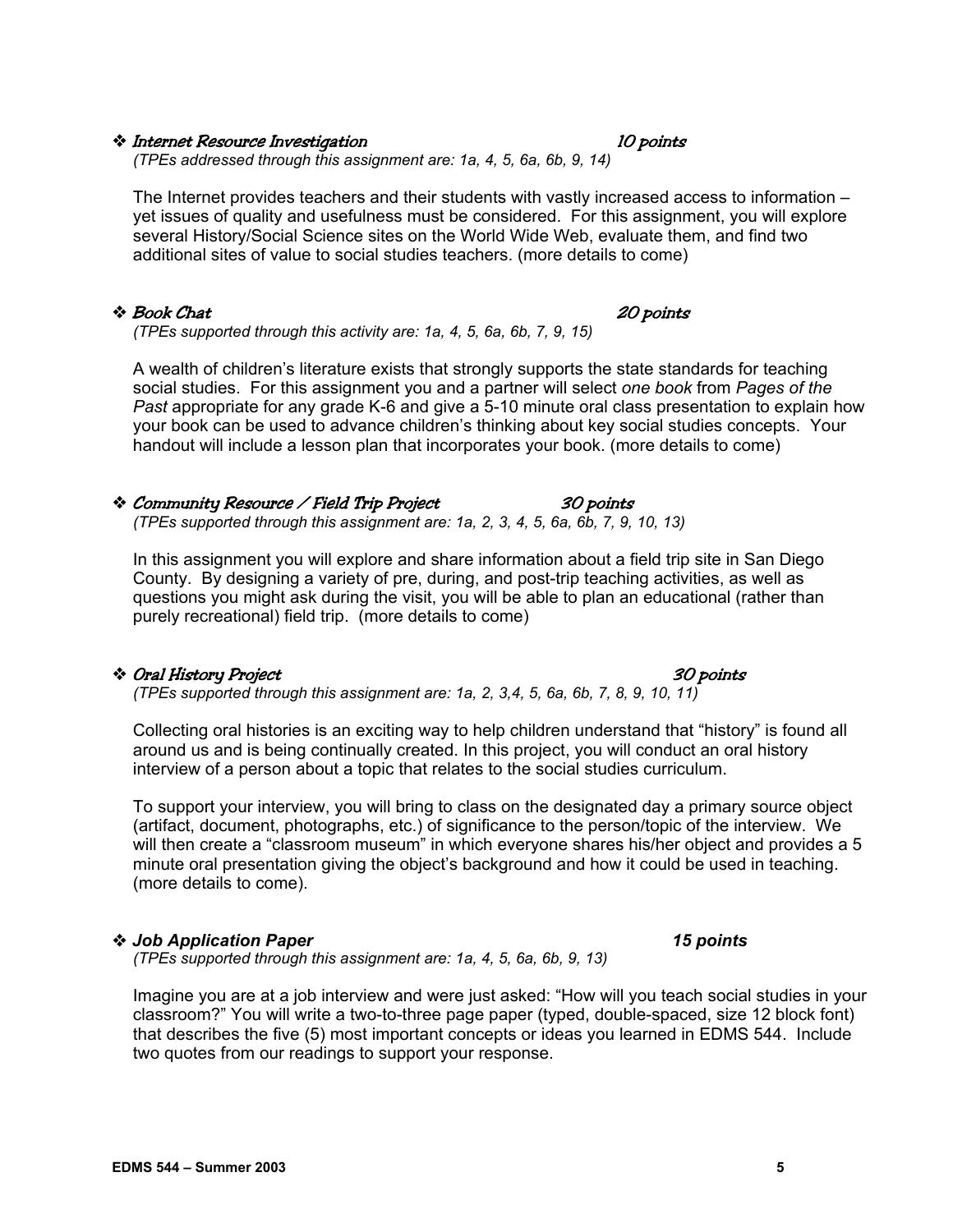# **ASSIGNMENTS AND GRADING**

| <b>ASSIGNMENT</b>           | <b>POINTS</b> |
|-----------------------------|---------------|
| Professionalism             | 15            |
| Learning Logs               | 20            |
| Self Model                  | 10            |
| Internet Investigation      | 10            |
| <b>Book Chat</b>            | 20            |
| <b>Community Field Trip</b> | 30            |
| <b>Oral History Project</b> | 30            |
| Job Application             | <u> 15</u>    |
| <b>TOTAL:</b>               | 150           |

# Grading Scale:

| A            | 135 - 150 points                                                      |
|--------------|-----------------------------------------------------------------------|
| B            | 120 - 134 points                                                      |
| C            | 105 - 119 points                                                      |
| <sup>n</sup> | $\bigcap$ $\bigcap$ $\bigcap$ $\bigcap$ $\bigcap$ $\bigcap$ $\bigcap$ |

D 90 - 104 points

Remember! You must maintain a B average (3.0 GPA) in your teacher education courses to receive a teaching credential from the State of California.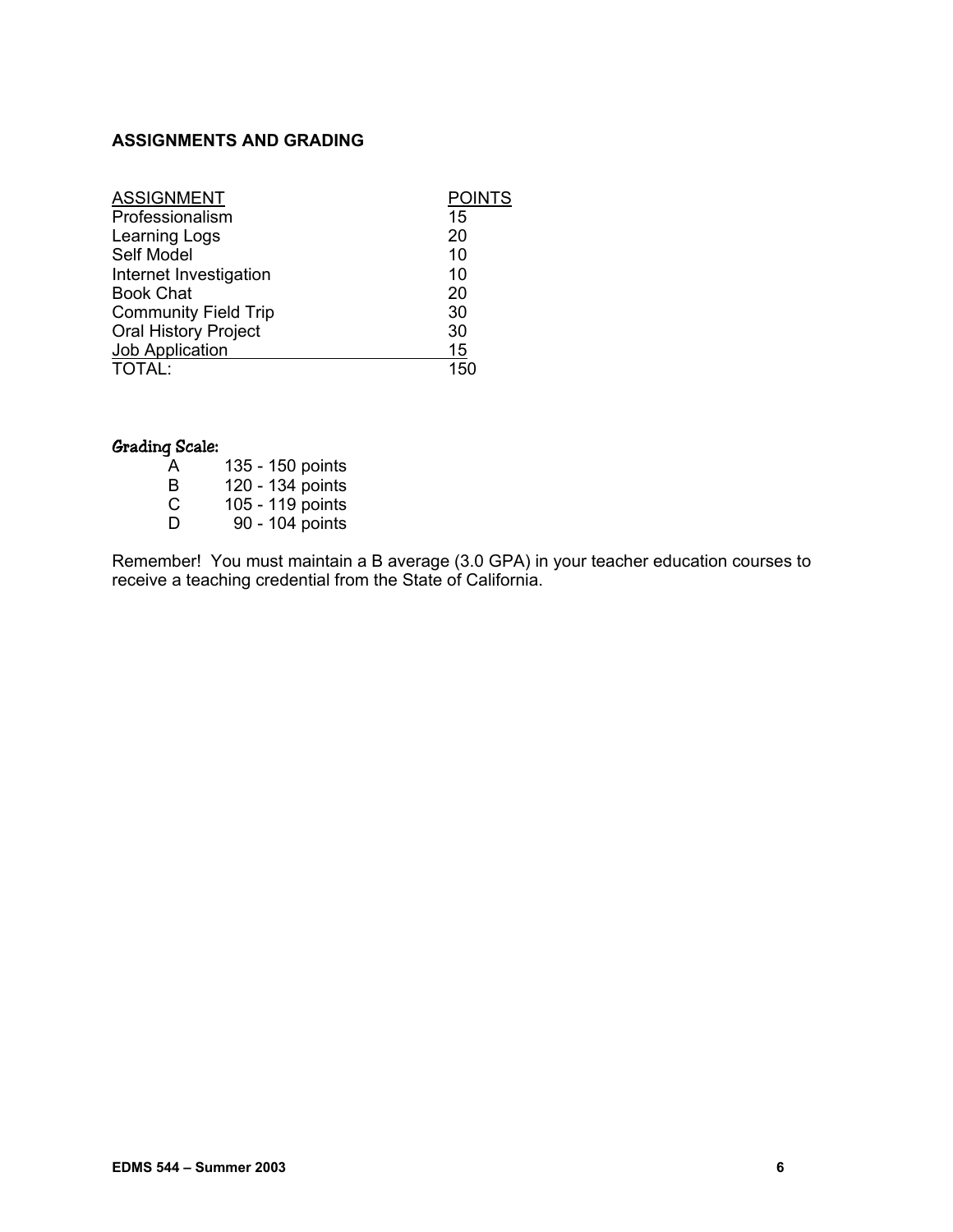### California State University San Marcos COLLEGE OF EDUCATION

# **Mission Statement**

The mission of the College of Education Community is to collaboratively transform public education by preparing thoughtful educators and advancing professional practices. We are committed to diversity, educational equity, and social justice, exemplified through reflective teaching, life-long learning, innovative research, and ongoing service. Our practices demonstrate a commitment to student centered education, diversity, collaboration, professionalism, and shared governance. *(adopted by COE Governance Community October, 1997)*

# **Attendance Policy**

Due to the dynamic and interactive nature of courses in the College of Education, all students are expected to attend all classes and participate actively. At a minimum, students must attend more than 80% of class time, or s/he **may not receive a passing grade** for the course at the discretion of the instructor. Individual instructors may adopt more stringent attendance requirements. Should the student have extenuating circumstances, s/he should contact the instructor as soon as possible. *(Approved: 12/19/97)*

# **CLAD Infusion**

In 1992, the College of Education voted to infuse Cross-cultural, Language and Academic Development (CLAD) competencies across the curriculum. The CLAD competencies are attached to the syllabus and the competencies covered in this course are highlighted.

# **Disabled Student Services Office**

Students with disabilities requiring reasonable accommodations must be approved for services through the Disabled Student Services Office (DSS) in Craven Hall 5205 at (760) 750-4905 or TTY (760) 750-4909. Eligible students may contact John Segoria during his office hours or in a more private setting in order to ensure confidentiality.

# **Statement on Plagiarism**

Any evidence of cheating or plagiarism (defined as presenting the words or ideas of others as your own) will result in a failing grade for that assignment and a letter regarding the incident to be placed in your file in the Dean of Student's Office. Please read "Academic Honesty" in Academic Regulations and CSUSM Policies (found in your catalog or student handbook) and see me if you have any more questions about what constitutes plagiarism or cheating. Note that on written assignments exact quotes must be placed in quotation marks. All quoted and paraphrased work must be cited in the text.